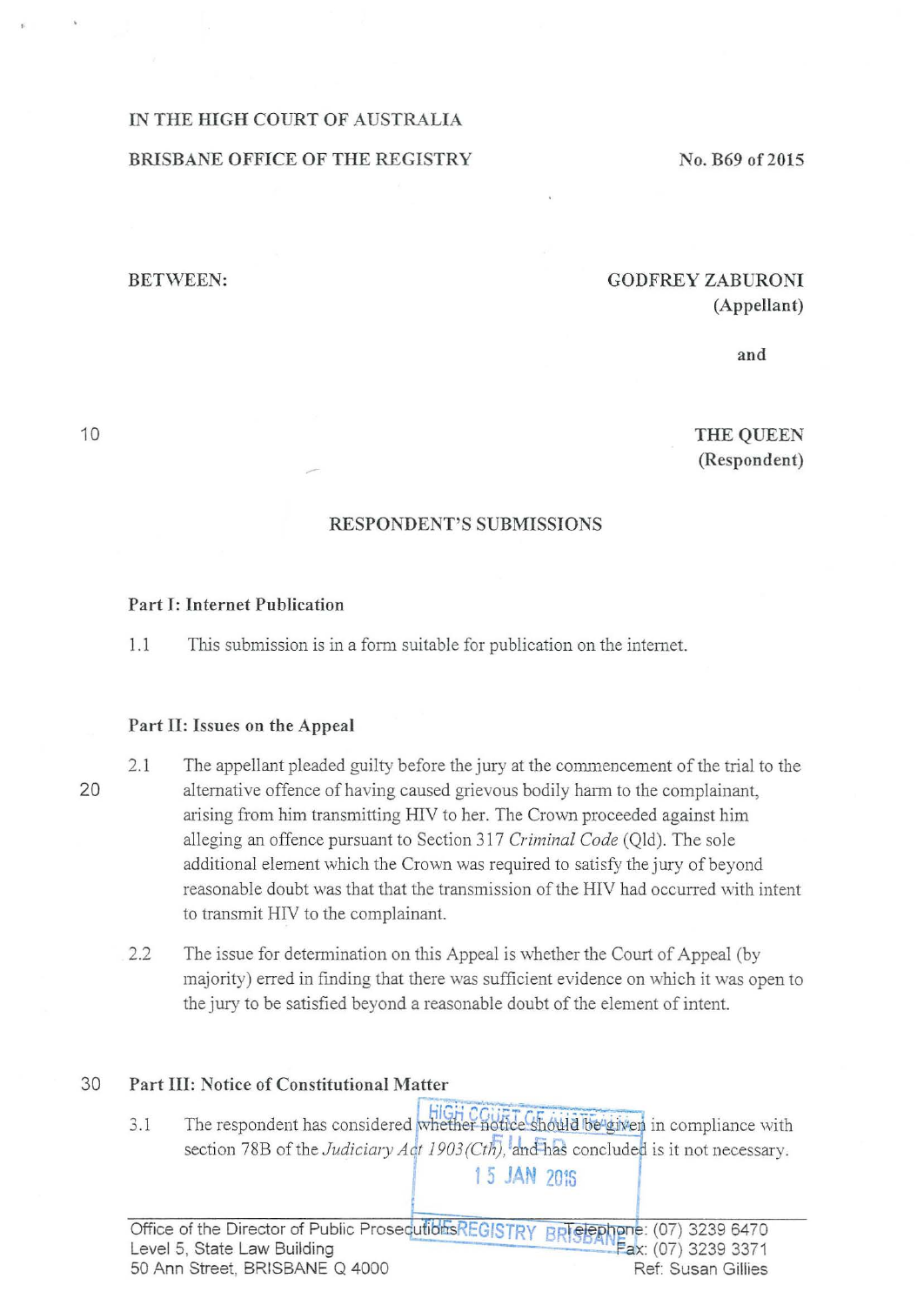#### **Part IV: Factual Matters**

- 4.1 The factual summary in Part 5 of the appellant's Submissions is accepted to be accurate, with the following further matters noted:
	- i) Further to paragraph [6], the appellant was prescribed antiretroviral medication in addition to being advised to start it.<sup>1</sup> He did not in fact take the medication: $2$
	- ii) Further to paragraph  $[8]$ , the complainant gave evidence that she and the appellant had sexual intercourse at a frequency of two to three times a week. $3$  The complainant stated that it became more common for the appellant and the complainant to have unprotected sexual intercourse as the relationship continued;<sup>4</sup>
	- iii) Further to paragraph [9], the appellant and the complainant commenced cohabitating after the complainant first started to experience symptoms of ill-health. The complainant had further bouts of ill-health, including vomiting and diahorrea, at times while they were cohabitating. The appellant did not disclose his HIV positive diagnosis;<sup>5</sup>
	- iv) Further to paragraph [14] when interviewed by police on 24 May 2010, the appellant told police that he had taken a blood test in April 2005, which had yielded a negative result for HIV. On 26 May 2010 he admitted that he had submitted a blood sample of his friend for the test,  $6$ and not his own blood;<sup>7</sup>
	- v) In September 2009, after admitting his diagnosis to the complainant, the appellant attended to see a medical practitioner and requested he be tested for STDs. He did not disclose his previous diagnosis. When ultimately advised that the results indicated that he was HIV positive, the appellant falsely represented that he was not previously aware that he was HIV positive.<sup>8</sup>

<sup>&</sup>lt;sup>1</sup> At QCA [6] per Gotterson JA, and [52] per Morrison JA: AB287 and AB297, respectively.

<sup>&</sup>lt;sup>2</sup> At QCA  $\left[42\right]$  per Gotterson JA, and  $\left[67\right]$  per Morrison JA: AB295 and AB299, respectively.<br><sup>3</sup> Evidence of the complainant at AB38.55 to AB39.

<sup>&</sup>lt;sup>4</sup> At QCA [8] per Gotterson JA: AB288. See also the complainant's evidence at AB39.46-49.<br><sup>5</sup> At QCA [10] per Gotterson JA: AB288.

<sup>&</sup>lt;sup>6</sup> The test was required by the Department of Immigration.

At QCA [13] per Gotterson JA, and [54] per Morrison JA: AB289 and AB297, respectively. The circumstances of the blood test are referred to by tbe appellant at [57] of the appellant's outline.

<sup>8</sup> Exhibit 2, Admissions 22. 27, 28, 33: AB82-84. See also Transcript of Proceedings at AB33.2J to AB34.20.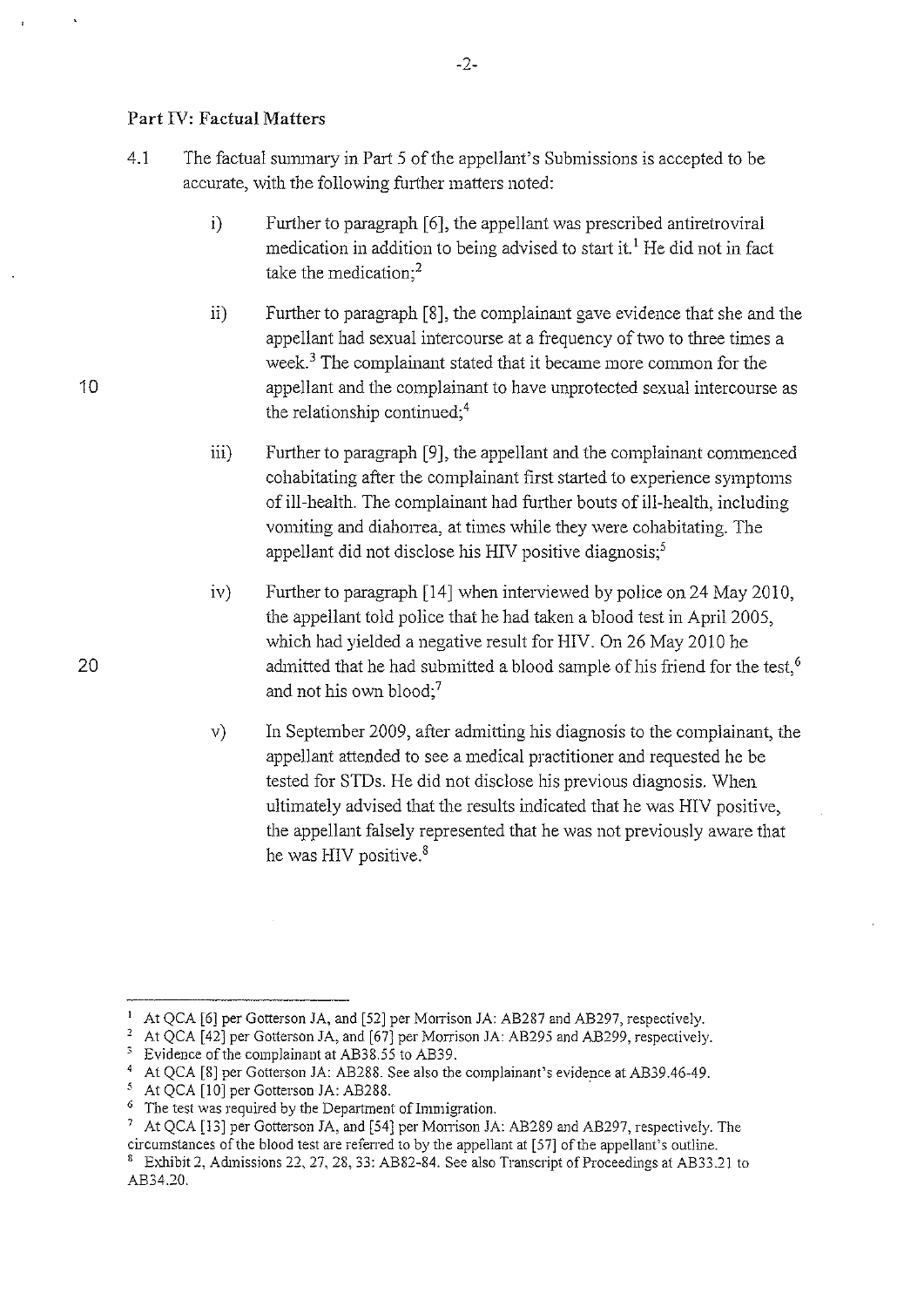# **Part V: Applicable Statutory Provisions**

5.1 *Criminal Code (Qld),* Section 23(3) is also applicable.

#### **Part VI: Respondent's Argument**

#### *Intention/Recklessness (Ground 1* (i))

- 6.1 The respondent accepts that proof of the offence required proof of actual intent. The respondent does not submit knowledge or foresight of outcome, whether possible, probable or certain can be substituted for proof of actual intent in a prosecution of a charge in which a specific intent is an element under the Queensland *Criminal Code.*
- 6.2 Proof that an offender possessed knowledge of certainty or near certainty of outcome will almost always be highly compelling evidence on its own from which intent may be inferred, and may be so compelling that the distinction between it being evidence from which intent can be inferred and evidence of the intent itself is negligible.<sup>9</sup> Nonetheless it is submitted that the better approach is to view it as evidence from which intent can be inferred.<sup>10</sup> So too then, evidence that an offender possessed knowledge of a possible or probable outcome is evidence from which a specific intent can be inferred. Whether that inference should be drawn will depend upon what evidence is accepted by the jury and whether the cumulative effect of that evidence, in the individual circumstances of the case, satisfies them beyond reasonable doubt that the prosecution has satisfied them of that element of the charge.
- 6.3 Evidence of repetition of the relevant act or conduct, in the context of the offender's awareness, the protracted period over which such conduct was engaged in, and the frequency of repetition of that act and conduct, are matters of relevance to a jury's assessment of subjective intent. Each are one of possibly many factors that may be relevant to a factual determination of intent, rather than a legal test for intent, in any particular case.
- 30 6.4 The issues on this appeal are to be determined with reference to the meaning of "intent" and how it can be proven in the context of prosecutions under the *Criminal Code (Qld)* and not in the context of the common law or *Criminal Code (Cth).* The appellant's submissions on the development of the body of jurisprudence in Australia and overseas concerning knowledge or foresight of the consequences of one's actions are concemed with concepts, including that of "reckless indifference",

 $-3-$ 

20

<sup>&</sup>lt;sup>9</sup> R v Willmot (No 2) [1985] 2 Qd R 413 at 418.<br><sup>10</sup> R v Hughes (1994) 76 A Crim R 177 per Davies JA at 182 and Cullinane JA at 185, (referring to *Willmot (No 2) ). He Kaw Teh v The Queen* (1985) 157 CLR 523 at 570 per Brennan J; *R v Reid* [2007] 1 Qd R 64 per Keane JA at [66]- [70] and per Chestennan JA at [Ill]; *R v Moloney* [1985] AC 905; *R v Matthews* & *Alle)'>?e* [2003]2 Cr App R 30.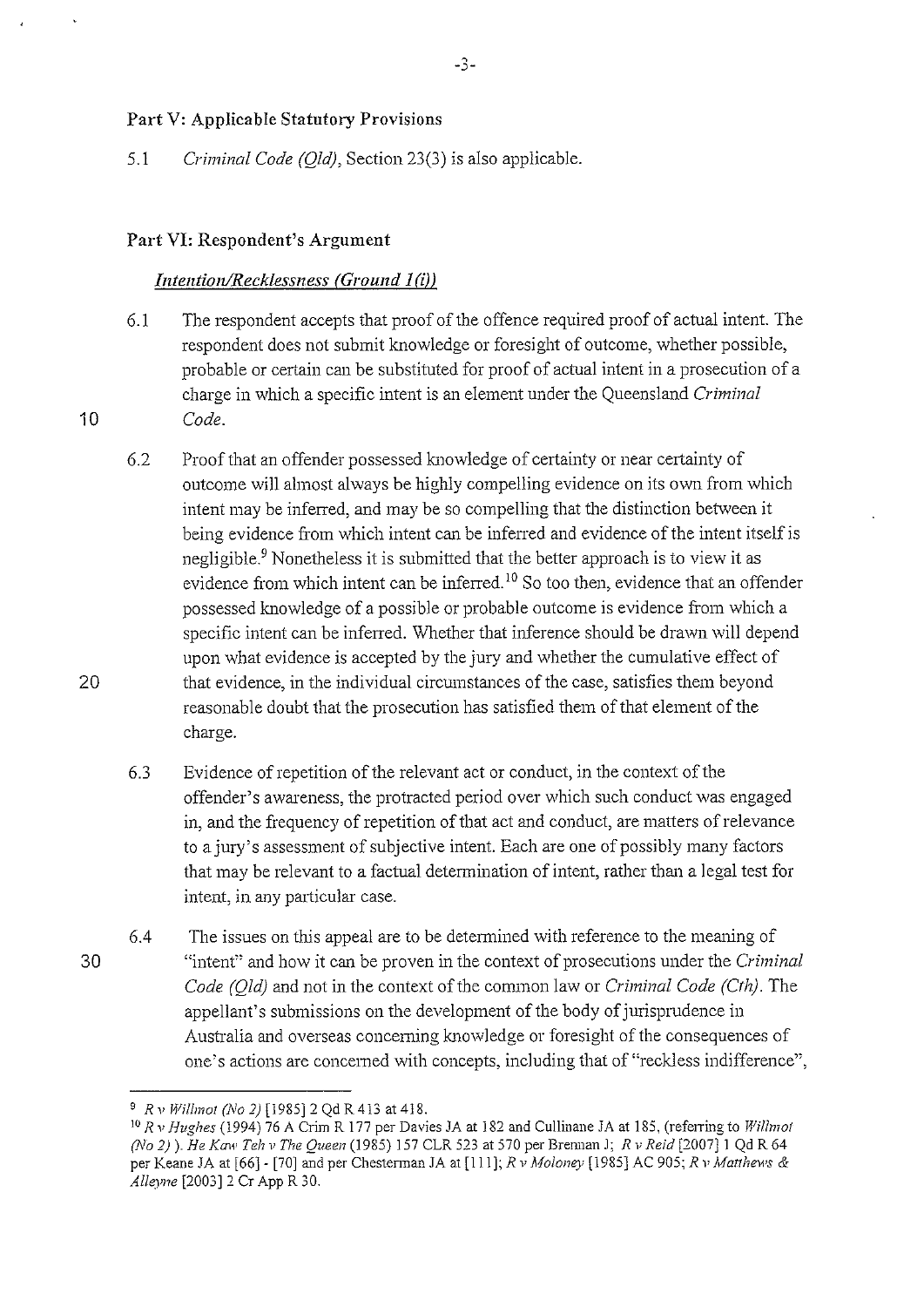which have no application to offences containing an element of specific intent under the *Criminal Code (Qld).* 

- 6.5 Reference to them helps to illustrate the difference between what is required in proof of an offence of specific intent under the *Criminal Code (Qld)* and at common Jaw or under the *Criminal Code (Cth).* It is otherwise unhelpful to consider them in the context of the codified offence found at section 317 of the *Criminal Code (Qld)* in the present matter. As was observed by Keane JA, as he then was, in *R v Reid* [2007]1 Qd R 64 at [67], *"the language oft he Criminal Code*  and in particular s. 317(b), obviates the need for any elaboration of the meaning of *intent, in the Criminal Code, by reference to common law concepts of foreseeability*". As much appears to be accepted by the appellant.<sup>11</sup>
- 6.6 The legal principles relating to the mental element of intent under the *Criminal Code (Old)* are well established. All members of the Court of Appeal approached the issue on the correct footing  $-$  that an actual and contemporaneous intent was required to be proven, and the reasonableness of the verdict was assessed against those principles. The difference between the majority on the one hand and Applegarth J in dissent related to the differing assessment of the reasonableness of the jury's verdict given the evidence presented at trial.

# **The reasoning of Gotterson JA**

10

- 20 6.7 The ground of appeal before the Court of Appeal, was that "the verdict was unreasonable or contrary to the evidence." The relevant principles for determining whether a verdict is unreasonable are well established.<sup>12</sup> As his Honour correctly identified at  $OCA$  [39]<sup>13</sup>, the enquiry for the court was whether upon the whole of the evidence it was open to the jury to be satisfied beyond a reasonable doubt of the guilt of the appellant. The reasoning of his Honour is consistent with this approach.
	- 6.8 In light of that test, the appellant's complaint at  $[40]$  of his submissions that Gotterson JA failed to make a finding of his satisfaction beyond reasonable doubt is, with respect, not to the point.
	- 6.9 His Honour's finding that it was open to the jury to convict is found at  $QCA$  [46]<sup>14</sup>. The phraseology adopted therein is set against the background of the issue before the Court of Appeal given the manner it was argued, as noted at QCA  $[40]^{15}$ . It is a finding that it was open to the jury to be satisfied that the appellant held the requisite intent and is fashioned by the issues and the manner in which the argument was conducted before the Court of Appeal.

<sup>&</sup>lt;sup>11</sup> This passage is cited at [43] of the appellant's outline of submissions.

<sup>12</sup>*M v The Queen* (1994) 181 CLR 487 per Mason CJ, Deane, Dawson and Toohey JJ at 493, 494-495; *SKA v The Queen* (2011) 243 CLR 400 per French CJ, Gummow and Kiefel JJ at [11], [12].<br><sup>13</sup> AB295.

<sup>&</sup>lt;sup>14</sup> AB296.

<sup>15</sup> AB295.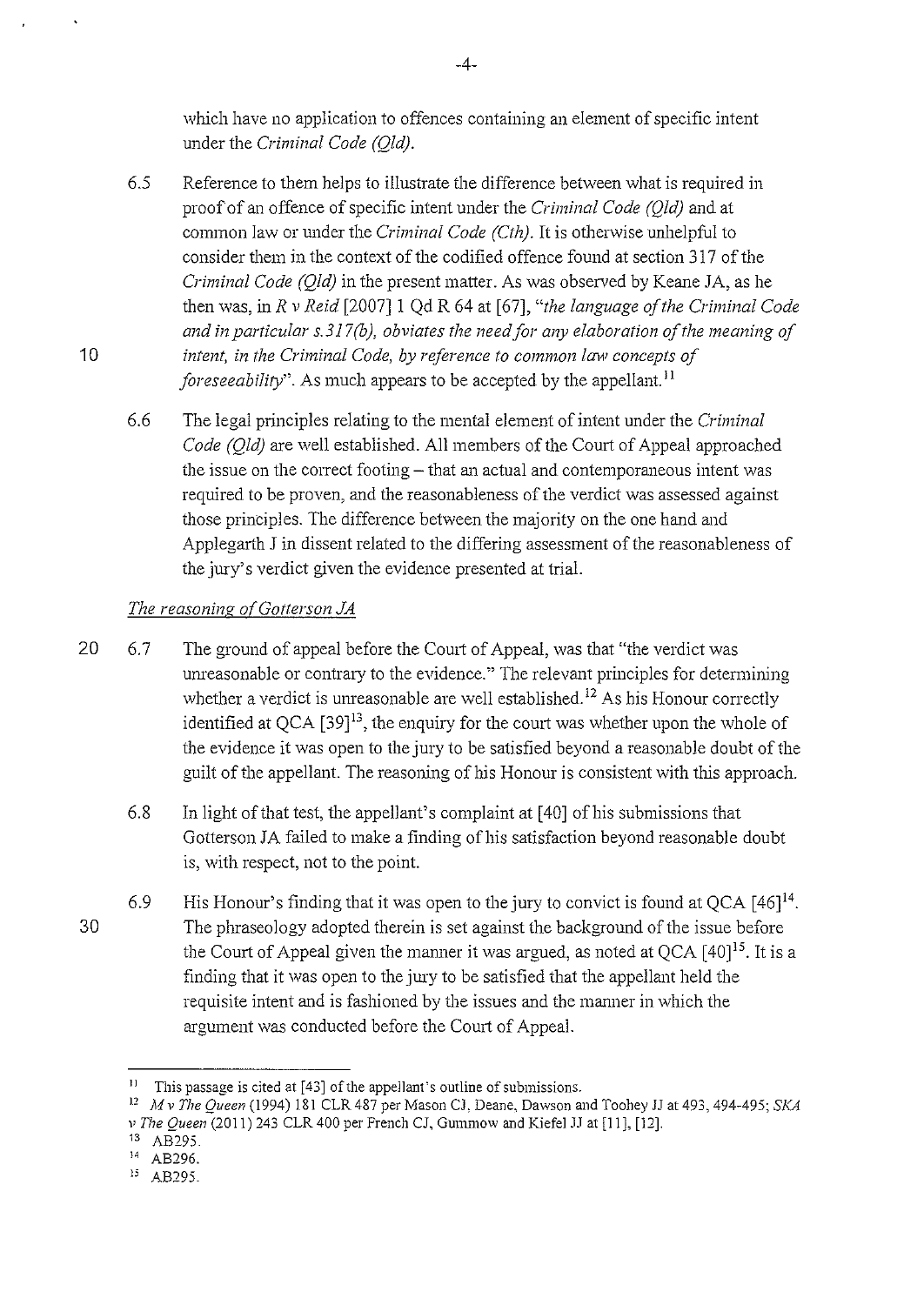6.10 The finding at QCA [ 46] is described by the appellant at [19] as the "critical passage" of Gotterson JA's judgment. It is set against the earlier finding that the appellant had an appreciation (not more specifically qualified or quantified than that general terminology) that "*his disease was infectious and transmissible through unprotected sexual activity"* (QCA [43]:AB295) and that the issue for the jury was whether *"the conduct of the appellant which resulted in the transmission of the disease was informed by an intent to transmit it*".<sup>16</sup> (OCA [45]:AB295)

6.11 The finding at QCA [ 46] contains three factors; namely the appreciation of risk of transmission, the frequency of unprotected intercourse and the period of time over 10 which that occurred. That is, the finding was based on more than the awareness of risk of transmission. $17$ 

- 6.12 Even if those three factors were all that were involved in the finding, and it is not conceded that they were, it is a sufficient basis for jury to apply their collective commonsense and experience to consider whether the element of intent had been proven beyond reasonable doubt. There would have been insufficient evidence to found the inference if the appellant did not have the appreciation (which finding has not been taken issue with by the appellant in the contest of whether it was open to the jury to make that finding). A single episode of unprotected intercourse would also not, without more, have been sufficient as probably would have been repeated conduct over a short period of time, especially if there was evidence that the appellant had desisted from the conduct entirely of his own volition. But the combination of all three factors, in the circumstances of this matter, meant that it was an inference which was open to the jury to properly draw.
- 6.13 It is a fact of human dynamics and experience that the more often something is done which is dangerous to human health, particularly of another, the more readily it can be inferred that the potential outcome is intended. Whether or not it is inferred is a matter for the collective experience of the jury. As was observed by Brennan J in *Chamberlain v The Queen* (1984) 153 CLR 521 at 599:

*"[t]he drawing of an inference is not a matter of evidence: It is solely a*  30 *function of the jury's critical judgment of men and affairs, their experience and reason".* 

6.14 In *Doney v The Queen* (1990) 171 CLR 207, at 214 the Comi stated:

*"It is usual not to* so *categorize the inferences involved in the acceptance of direct or testimonial evidence and to treat the process of inference as confined to circumstantial evidence. But it is appropriate here to draw attention to the fact that the drawing of inferences extends beyond circumstantial evidence because the purpose and the genius of the jury* 

<sup>16</sup> Citing Keane JA in *R v Reid* at [57].

 $cf[27]$  appellant's submissions.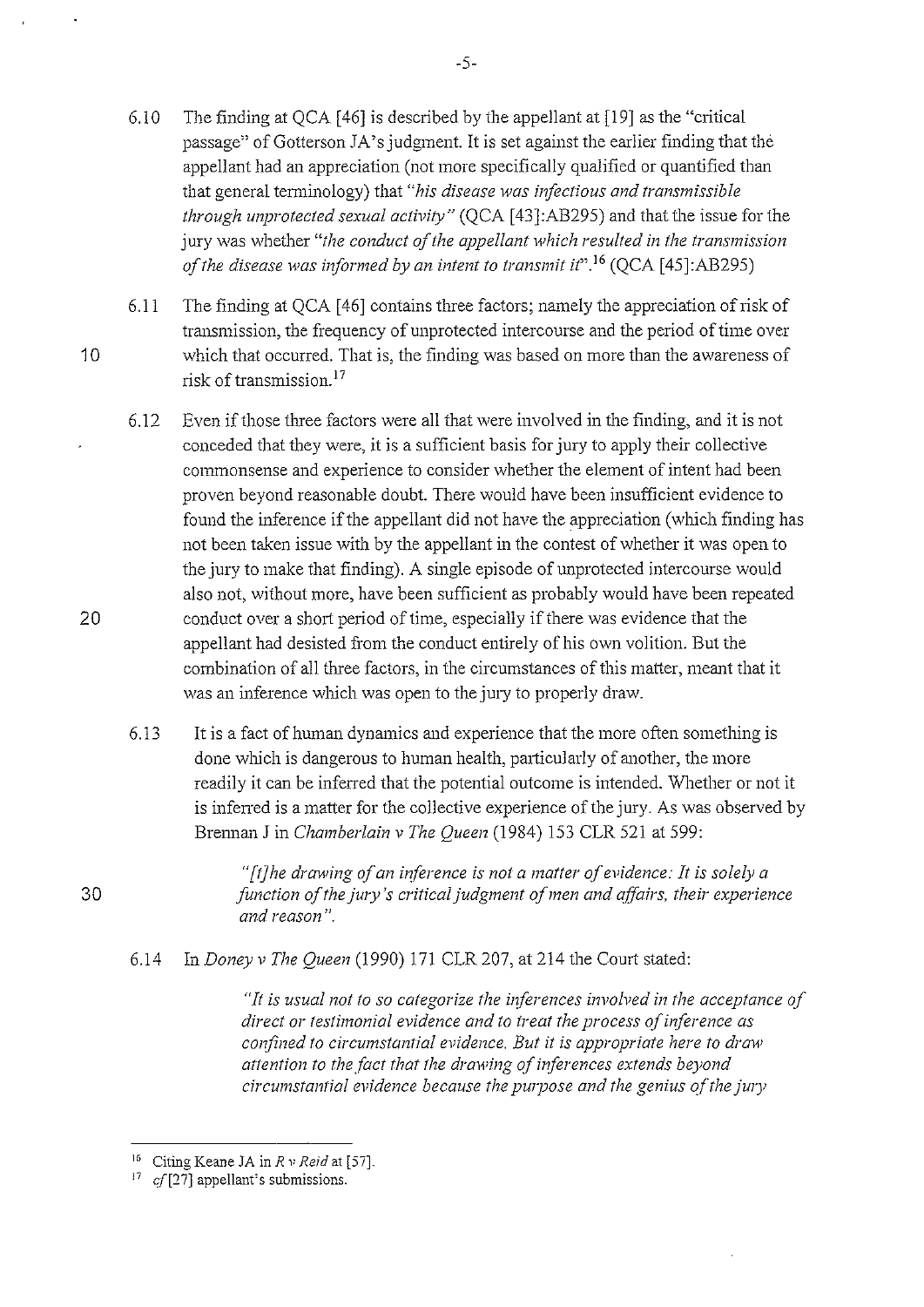*system is that it allows for the ordinary experiences of ordinary people to be brought to bear in the determination of factual matters.··* 

- 6.15 Correctly understood, there is no error in his Honour's reasoning at QCA [46]. The finding that it was open to the jury to draw the inference must be assessed in light of the acceptance that the jury were entitled to apply their collective experience in determining whether they were unanimously satisfied that the subject intention was held.
- 6.16 While an appellant court *"must consider the evidence in order to determine whether*  10 it *was open to the jwy to convict ... the appellate court does not substitute its assessment to the significance and weight of the evidence for the assessment which the jury, appreciating its function, was entitled to make.* "<sup>18</sup>
	- 6.17 The phraseology of his Honour at QCA [ 46] is consistent with having recognised these principles. It was not to import an objective test for intention as contended by the appellant at [59]. Rather his Honour was referring to the objective assessment of the jury of the appellant's conduct in detennining his subjective intention.
	- 6.18 It follows from that which has thus far been written that the respondent does not accept the appellant's submission at [20] and [21] that Gotterson JA conflated concepts of knowledge or awareness with that of intent, nor the submission at [27] that whether an inference of intent should be drawn in any given case depends on the level of the awareness.
	- 6.19 The submission at [28] that in addition to evidence of awareness to a very high degree, evidence of purpose (i.e. motive) would be required before the inference could be properly drawn is also not accepted. Evidence of motive is irrelevant as a matter of law – see section 29(3) *Criminal Code (Old)*. Concepts of purpose or motive cannot be confused with an inference of intent. That is not to deny the utility of evidence of motive when it can be shown to be an operative factor,  $19$  but the proposition expressed as widely as it is by the appellant cannot be accepted. There may well be a motive without there being any evidence of one. It may be that, to adopt the observation of McPherson JA in *R v Reid, "it is not unknown for some individuals to derive satisfaction from knowing that others are being reduced to their level ofunhappiness".<sup>20</sup>*
	- 6.20 Further, in that respect, the appellant's submissions that unprotected sex occurred only because it was more pleasurable are derived from his recorded interviews with

20

<sup>18</sup> See *Carr v The Queen* (1988) J 65 CLR 314 at 33 J per Bre1man J, cited in *Knight v The Queen* (1992) 175 CLR 495 per Breman and Gaudron JJ at [14].<br><sup>19</sup> Observations about the use of, and limitations of, evidence of motive are found in the judgments in *de* 

*Gruchy v The Queen* (2002) 211 CLR 85, reproduced by Keare JAin *R v Reid* at [76]-[77]. 20 *RvReidat72,* [11].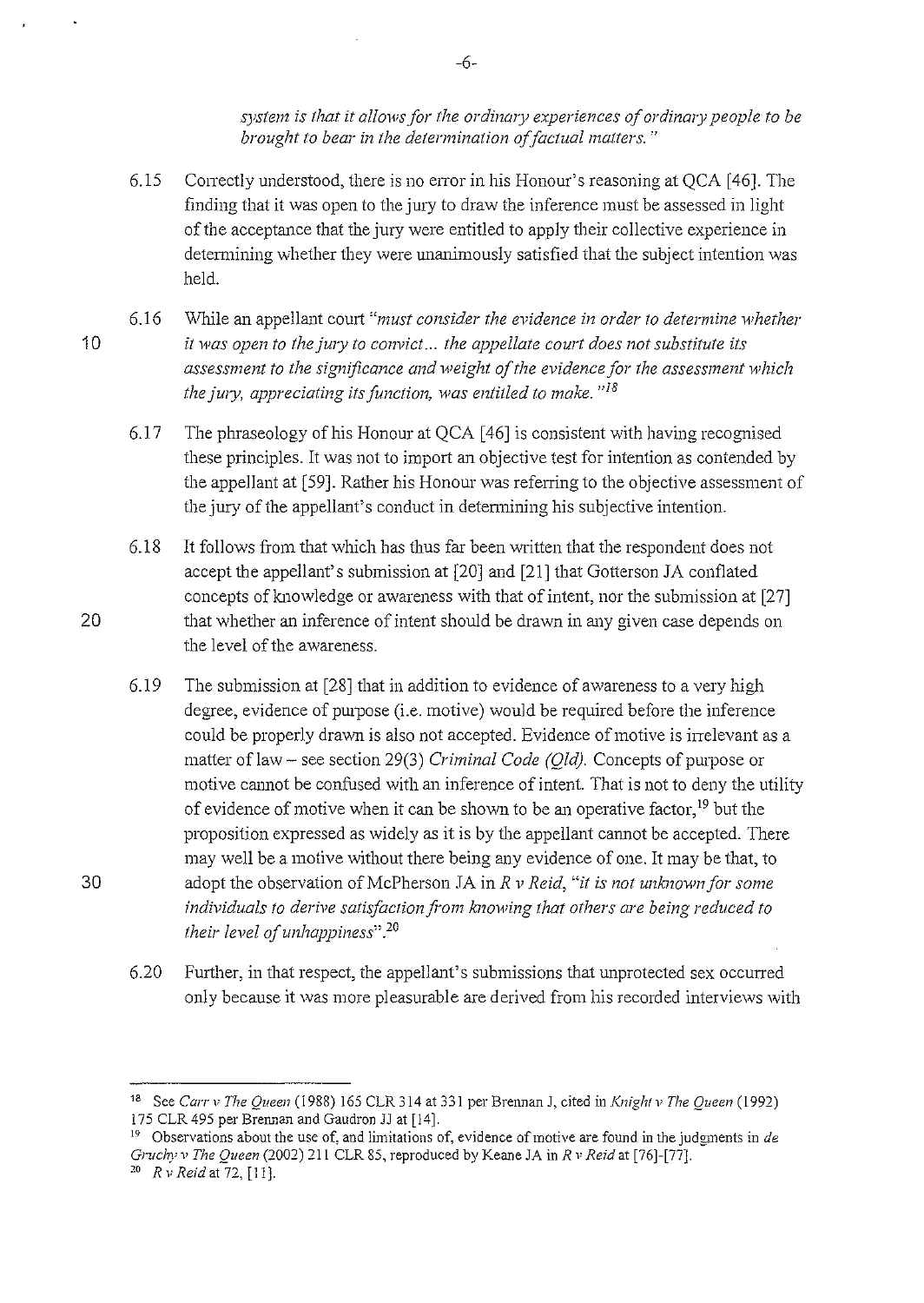police. It was a matter for the jury whether they accepted that or not, and it was open on the evidence to reject it.

- 6.21 It has been earlier submitted that Gotterson JA's finding at [46] was not limited to the three factors earlier referred to in these submissions. There were three categories of lies that were left to the jury as being capable of revealing a consciousness of guilt to the charged offence.<sup>21</sup> The lies were left as being capable of evidencing a consciousness of guilt, and if found to be so were part of the circumstantial case going to the proof of intent. Whether one or more of the lies relied upon by the prosecution was evidence from which a consciousness of guilt might be drawn, is not a matter to be considered in isolation, but in light of the totality of the circumstantial evidence in the case.<sup>22</sup>
- 6.22 Despite some submissions in this Court by the appellant suggesting that they could not be so used, there is no ground of appeal concerning the leaving of them and no complaint about the contents of the directions, either here or in the Court of Appeal. Specifically it is notable that they were not left for some limited purpose. Applegarth J at QCA  $[81]$  and  $[82]^{23}$  accepted that the lies to police minimizing the frequency of unprotected sex was capable of being used in assessing the issue of intent, although his Honour considered that the lies were not necessarily explained by a consciousness of guilt of the charged offence. Whilst the respondent does not accept the ultimate conclusion of Applegarth J as being correct, he was right to recognize that the lies were capable of going to the proof of intent. In that respect the respondent relies upon the argument put before the Court of Appeal.  $(T1-5.36-$ .44; 1-9.17-.28).
- 6.23 As with other forms of circumstantial evidence, said to be indicative of guilt, the jury were entitled to accept and act upon the evidence of lies and other post-offence conduct, as being relevant to the issue of the appellant's subjective intent, without being satisfied that the evidence itself proves guilt. That is to say it is not necessary that the jury be satisfied that there is no other explanation for the lies and conduct reasonably open on the facts, in order for the facts to be left to and properly 30 considered by the jury as part of its circumstantial case.  $24$ 
	- 6.24 The respondent does not accept the appellant's assertion at [56] of his submissions that Gotterson JA did not use the lies told by appellant as evidence open to the jury to be used as consciousness of guilt of the charged offence. It is accepted that at  $QCA$  [43]<sup>25</sup> Gotterson JA used two of the three categories of lies as going to proof of the appreciation of risk of transmission that the appellant held, but that did not

20

<sup>21</sup> The jury directions are at AB252 to AB254 and AB257 to AB259. See also QCA [23] and [24] at AB292.

<sup>21</sup>*R v Cianlar* (2006) 16 VR 26 at [40], [67]-[72]. 23 **AB302.** 

<sup>24</sup>*R v Cianlar* (2006) 16 VR 26 at [45].

*<sup>15</sup>***AB295.**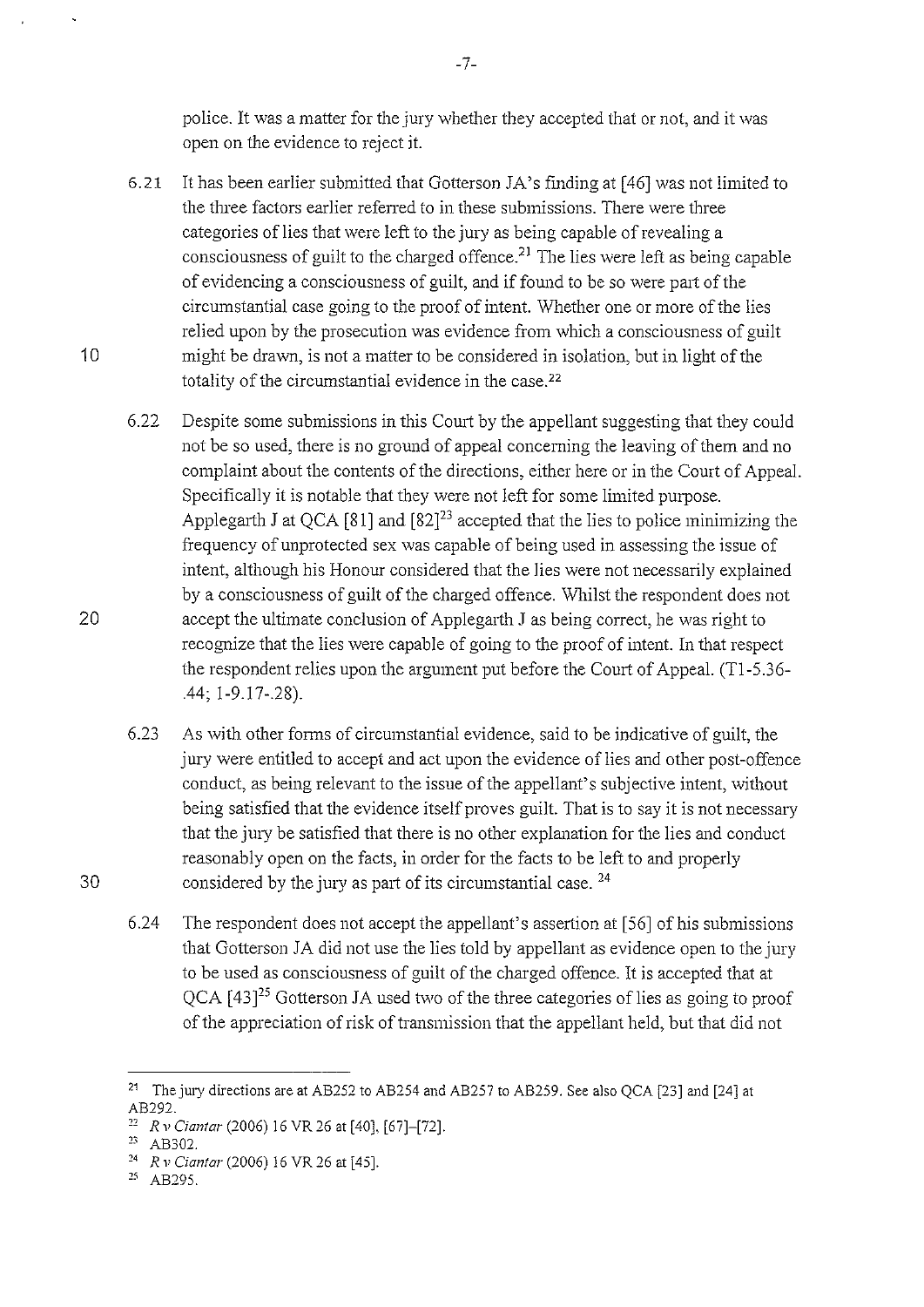necessarily exhaust the use to be made of them. He had at OCA [39]<sup>26</sup> recognized a need to consider the whole of the evidence in assessing the reasonableness of the verdict and at  $OCA$  [48]<sup>27</sup> again referred to the jury directions as to the use to be made of the lies as evidence of consciousness of guilt.

- 6.25 The appellant's submissions at [49] are accepted in the so far as the last sentence is concemed. If the jury were satisfied beyond reasonable doubt that the appellant held the requisite intent, the possibility of the appellant acting recklessly, or with some other state of knowledge or awareness, was necessarily excluded. The two states of mind cannot co-exist.
- 10 6.26 Thus the jury direction that referred to "two equally competing hypotheses"<sup>28</sup> was erroneous. But it is submitted that it was an error that favoured the appellant in that it suggested that the two states of mind could co-exist, and if the jury considered it possible they did, then they should acquit. Further, the terms of the direction appear to have been found in the terms of the submission made to the jury by defence Counsel at trial. (See AB263 where Counsel is quoted<sup>29</sup> as twice using the term in his address to the jury). Further trial defence Counsel disavowed<sup>30</sup> any need for a re-direction on the use of the tenn.

# *The reasoning of Morrison JA*

- 20 6.27 Morrison JA agreed with the reasons of Gotterson JA. He supplemented those reasons with some further observations about the evidence and concluded for the following reasons it was open to the jury to conclude that the appellant had the requisite intent:
	- i) There was no doubt that it was the appellant who infected the complainant.<sup>31</sup>
	- ii) That the complainant became infected with HIV was a natural consequence of the appellant's deception.32
	- iii) The evidence of the advice that the appellant had received as to the risk of transmission, and the considerable efforts the appellant had gone to, to keep his condition a secret, meant that it was open to the jury to conclude that the applicant well understood that by engaging in unprotected sex with the complainant he was deliberately putting the complainant at risk of being

<sup>26</sup>**AB295.** 

<sup>27</sup> AB296.

*<sup>18</sup>***AB248.1** 

*<sup>29</sup>***At lines 12 to 21.** 

<sup>30</sup>**AB265.12.** 

<sup>&</sup>lt;sup>31</sup> At QCA [61]: AB298.<br><sup>32</sup> At QCA [63]: AB298.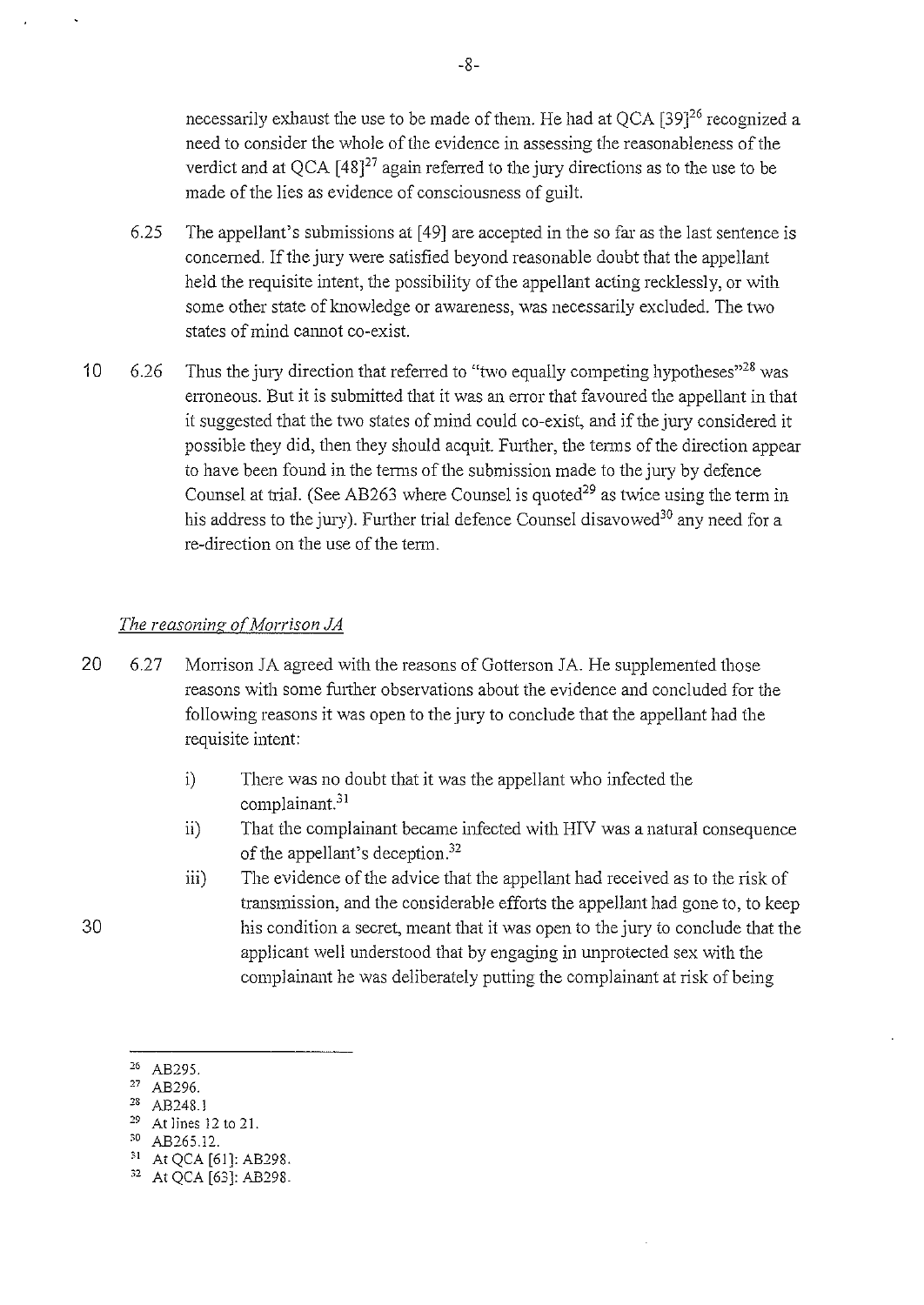infected by the virus, and that he was likely to infect the complainant with  $HIV<sup>33</sup>$ 

- iv) The jury were entitled to conclude that the appellant intended to ensure that he complainant was unaware to the risk to which the appellant was exposing her<sup>34</sup>
- 6.28 Further on the issue of intent his Honour identified at QCA  $[67]$ - $[68]^{35}$  a number of factors which could reasonably pennit an inference of the intent being actually held. These included the appellant's failure to take medication as prescribed, and monitor his own condition, and that he nonetheless knowing the danger of transmission, failed to take preventative steps during the sexual intercourse he engaged in with the complainant, or forewam the complainant of the need for her to so protect herself. As concerns the understanding of the level of that risk, his Honour saw as significant the statement that the appellant had made that he *"didn't want to ruin her life"* by way of his explanation of why he had not disclosed his HIV status to the complainant. This statement his Honour saw to be equivalent to the comment by *Reid* that he felt *"like I am canying a loaded gun with* me"<sup>36</sup> Those factors were additional to the period of and frequency of the unprotected sexual intercourse.
- 20 6.29 It is submitted that the features of the appellant's conduct identified by Morrison JA were indicative of a degree of callousness and a Jack of compassion on the part of the appellant towards the complainant, which was in itself relevant to an assessment of the appellant's state of mind and whether he held the requisite intent.
	- 6.30 The reasons of Morrison JA do not reveal any dissatisfaction with the basis of the conclusions reached by Gotterson JA. However they do serve to further demonstrate that in terms of the sufficiency of evidence, there was no identifiable miscaniage of justice in this case.
	- 6.31 The conclusion that there has been no miscarriage of justice occasioned by the manner of consideration by Gotterson JA is strengthened if this Court has regard to the contested evidence, but evidence that it was nonetheless open to accept, that the appellant had told the complainant that his brother had died of HIV AIDS. $37$

# *Temporal Concurrence (Ground* I *(ii))*

6.32 The manner in which the prosecution case was framed meant that the prosecution did not allege any one specific act of intercourse was the means by which the

10

<sup>&</sup>lt;sup>33</sup> At QCA [62]: AB298.<br><sup>34</sup> At QCA [64]: AB298.<br><sup>35</sup> AB299.

<sup>&</sup>lt;sup>36</sup> *R v Reid* [2006] QCA 202 at [11], referred to by Morrison JA at [66] and [67].

<sup>37</sup> Evidence of the complainant at AB41.46-57.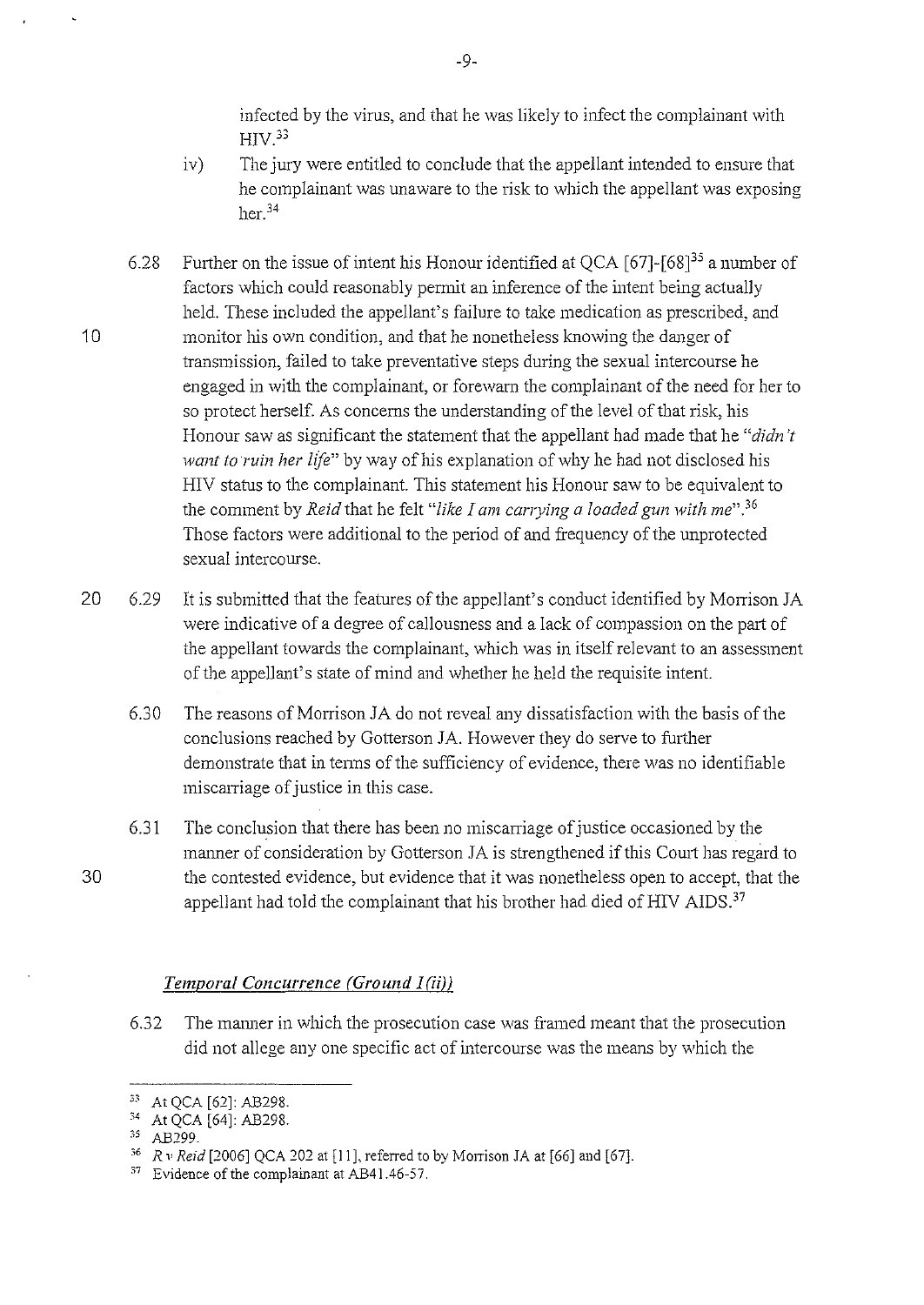disease was transmitted. In that sense there were marked similarities between the present matter and that in *R v Reid* [2007]1 Qd R 71.

6.33 As Keane JA stated in *R v Reid* at [57]:

*"The relevant offence consists of transmilling the disease with intent to do so. Thus, the issue was not what the appellant's intent was at the time of any particular act af sexual intercourse, but whether* it *can be said that the conduct of the appellant which resulted in the transmission of the disease was iriformed by the necessmy intent".* 

- 6.34 The jury were directed consistent with that observation<sup>38</sup> and the Court of Appeal 10 also proceeded on that basis.<sup>39</sup> The directions were consistent with the manner in which the trial was conducted. No issue was taken with that direction at trial nor in the Conrt of Appeal. The issue was more concerned with the point in time at which the appellant could be proven to hold the requisite intent.
	- 6.35 The appellant's contentions<sup>40</sup> to the effect that the reasoning of Gotterson JA meant that the most that could be said was that at the connnencement of the sexual relationship the appellant acted recklessly are not, for the reasons earlier expressed, accepted. Nor then, can it be accepted that Gotterson and Morrison JJA effectively backdated the time from which the intent was held.<sup>41</sup>
- 6:36 From the time that unprotected intercourse commenced until the cessation of the 20 relationship there was no material change in the relationship between the complainant and the appellant ascertainable from the evidence. There was no event or events from which a new found malice from the appellant to the complainant could be attributed. Nor was there any material change in the level of awareness of the appellant of the risk of transmission from his conduct. It was open to the jury to conclude that the appellant's intention was the same at the time of the first act of intercourse as at the last – see the reasoning of Keane JA in  $R \nu$  *Reid* at [56].
	- 6.37 The longer the period of repetition of the conduct the more readily the jury may be able to infer subjective intent. However that should not be confused with a proposition that it is only open to the jury to find that the appellant in fact held that intent after some imprecise point in time within that period of conduct, detennined as a point of sufficient repetition in order for the jury to be satisfied of the element of intent beyond a reasonable doubt.
	- 6.38 The point was addressed by Gotterson JA at QCA  $[47]^{42}$  and Morrison JA separately at QCA [69].<sup>43</sup> Each adopted the reasoning of Keane JA in *Reid* at [56].

<sup>&</sup>lt;sup>38</sup> AB251.31.<br><sup>39</sup> QCA [47] per Gotterson JA, AB296, Morrison JA agreeing

<sup>40</sup> See [62]-[63] in particular of the written submissions.<br>
41 See [65] of the written submissions.<br>
42 AB296.

<sup>43</sup> AB299.